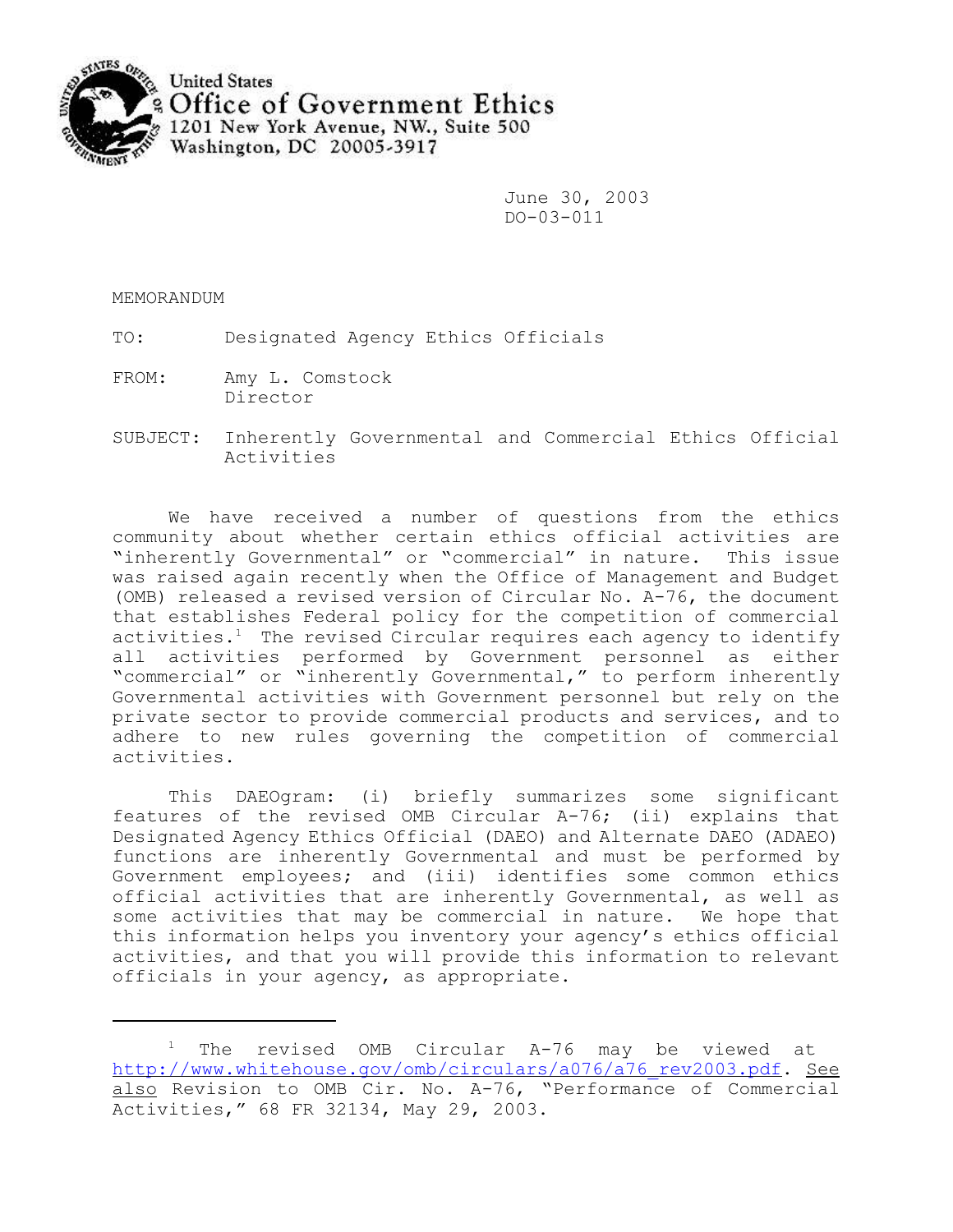Designated Agency Ethics Officials Page 2

### **OMB CIRCULAR A-76**

The revised OMB Circular A-76, which became effective May 29, 2003, establishes new policies and procedures for identifying commercial activities and determining whether they should be provided by public or private sector sources. According to OMB, the new A-76 rules will improve the framework for implementing public-private competitions and advance the President's competitive sourcing initiative.

Of particular relevance to the executive branch ethics program is the Circular's requirement that agencies identify all activities performed by Government personnel as either commercial or inherently Governmental. By June 30 of each year, agencies are required to submit to OMB an inventory of commercial activities performed by Government personnel,<sup>2</sup> an inventory of all inherently Governmental activities performed by agency personnel, and an inventory summary report.

Consistent with the former version of Circular  $A-76$ , the revised A-76 provides that inherently Governmental activities must be performed by Government personnel. The Circular requires agencies to justify, in writing, any designation of Government personnel performing inherently Governmental activities. In contrast, the Circular directs that commercial activities generally are subject to competition unless exempted by the agency. If an agency exempts a commercial activity performed by Government personnel from private sector performance, it must justify, in writing, why the activity should not be performed by the private sector. Accordingly, properly identifying activities as inherently Governmental or commercial will be critical under the new A-76 rules.

OMB Circular A-76 defines an "inherently Governmental" activity as one that is so intimately related to the public interest that it must be performed by Government employees. The

 $2$  The obligation to submit to OMB a list of agency activities that are not inherently Governmental is set forth in the Federal Activities Inventory Reform (FAIR) Act of 1998.

 $3$  The revised A-76 replaces the former version of OMB Circular No. A-76. It also supersedes and rescinds the following documents: OMB Circular No. A-76 Revised Supplemental Handbook (Revised 2000), March 1996; OMB Circular No. A-76 Transmittal Memoranda Nos. 1-25; and Office of Federal Procurement Policy (OFPP) Policy Letter 92-1, *Inherently Governmental Functions*, September 23, 1992.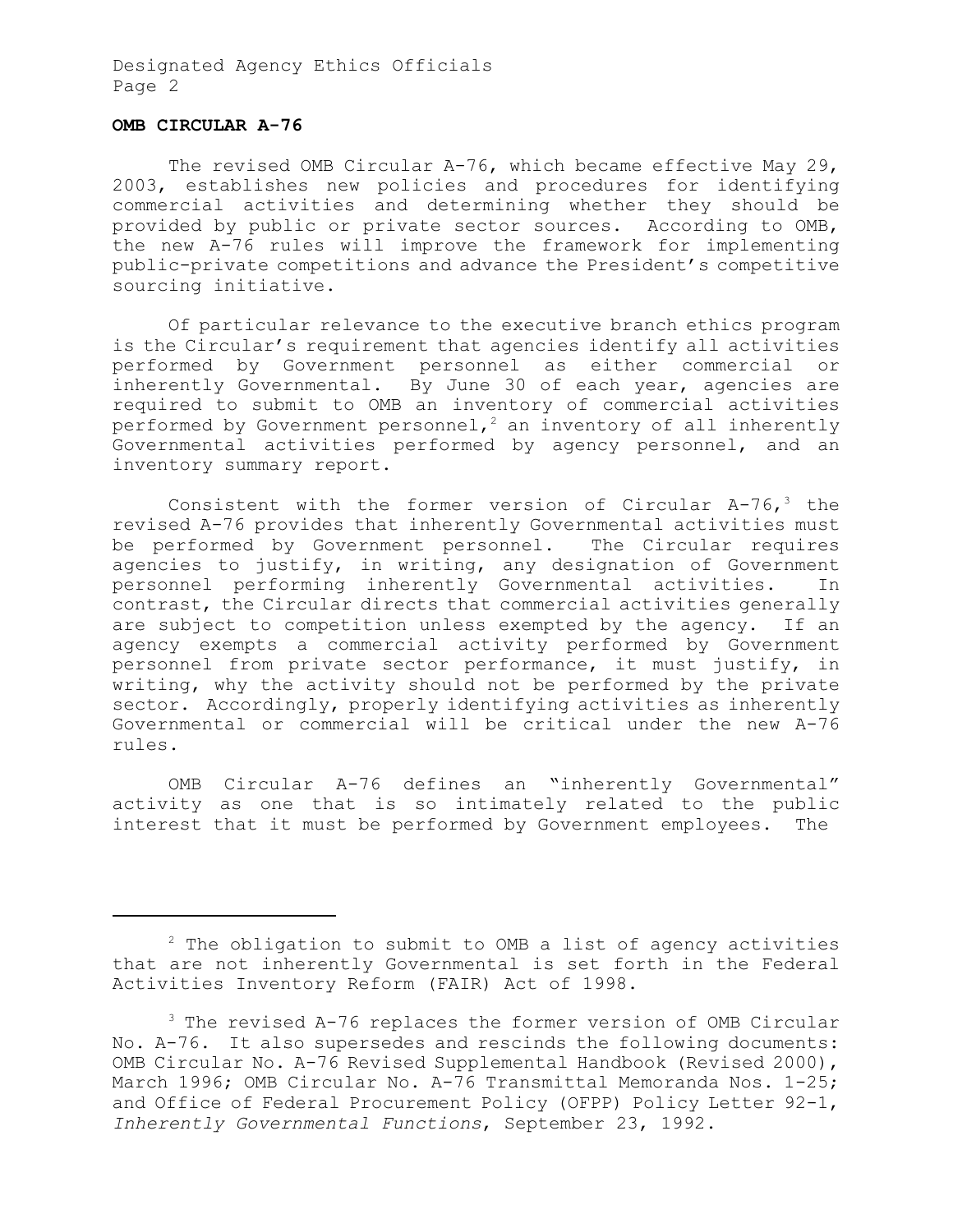# Designated Agency Ethics Officials Page 3

revised Circular provides that agencies must determine that there be an exercise of "substantial discretion" in applying Government authority and/or in making decisions for the Government in order for an activity to be considered inherently Governmental. Such an activity involves, among other things, binding the United States to take or not take some action or significantly affecting the life, liberty, or property of private persons. According to the revised Circular, the use of discretion is considered "inherently Governmental" if it commits the Government to a course of action when two or more alternative courses of action exist and decision making is not already limited or guided by existing policies, procedures, directions, orders, and other guidance that (1) identify specified ranges of acceptable decisions or conduct and (2) subject the discretionary authority to final approval or regular oversight by agency officials. The revised Circular also sets forth factors, such as the existence of statutory restrictions and the degree to which official discretion is or would be limited, that an agency must consider in order to avoid transferring inherently Governmental authority to a contractor.

A "commercial activity," according to Circular A-76, generally is a recurring service that could be performed by the private sector, and is not so intimately related to the public interest as to mandate performance by Government personnel. The Circular notes that commercial activities may be found within, or throughout, organizations that perform inherently Governmental activities or classified work.

### **DAEOs**

Consistent with the new rules of OMB Circular A-76, OGE has determined that the DAEO and ADAEO functions must be performed by Government personnel. The very nature of a DAEO's duties require the exercise of substantial discretion in the application of Government authority and/or making decisions for the Government. As you know, each agency has a DAEO (and an ADAEO) who have been designated by the agency head to have primary responsibility for the administration, coordination, and management of the agency's ethics program. A DAEO's oversight responsibilities include ensuring that his or her agency's ethics program has adequate resources, is effective, and is administered in accordance with applicable laws and regulations. In addition, many DAEO duties involve actions that bind the United States and/or that significantly affect the life, liberty, or property of private persons. For example, the DAEO selects deputy ethics officials, makes delegations of authority, and ensures that prompt and effective action is taken to remedy potential or actual conflicts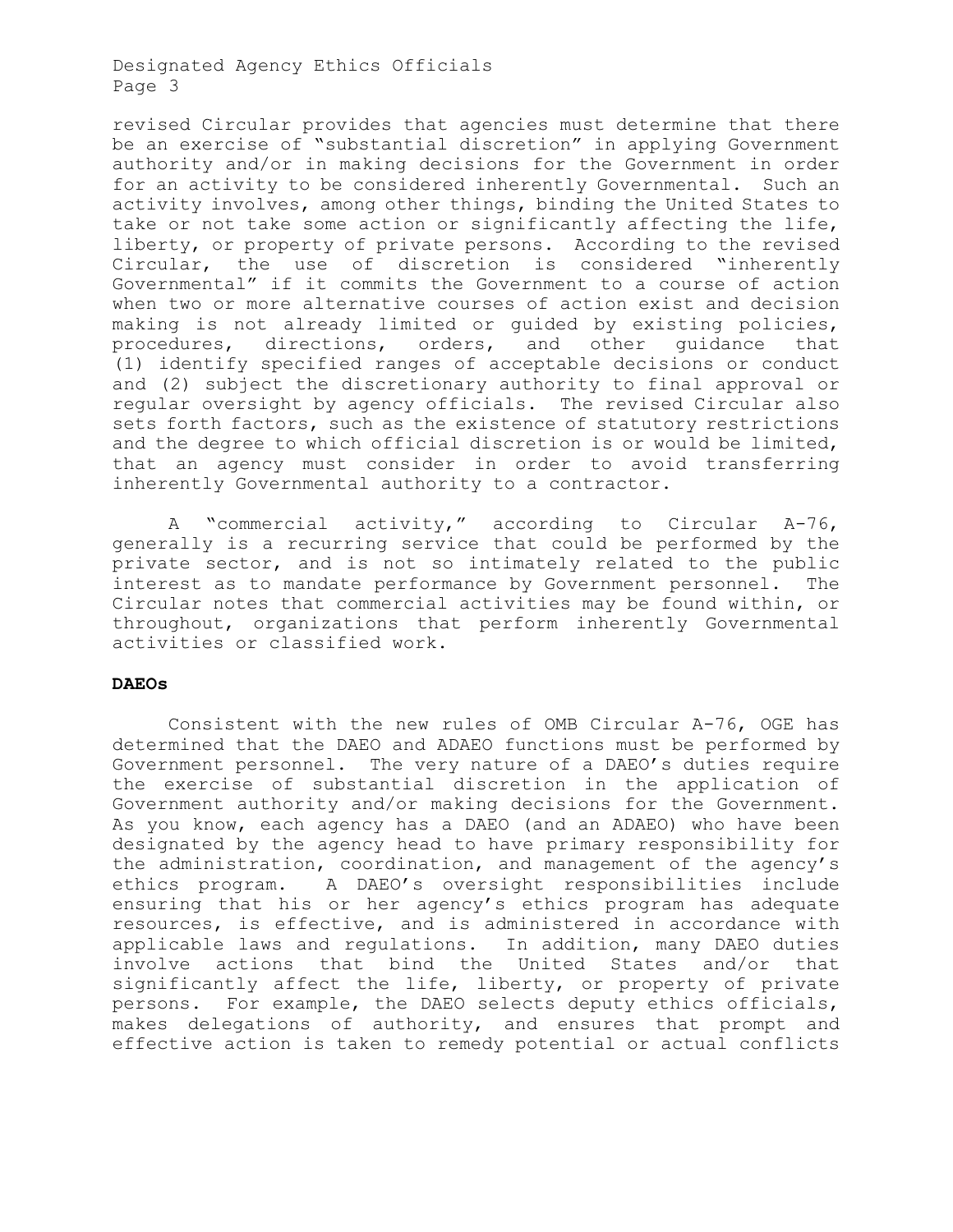Designated Agency Ethics Officials Page 4

of interests. Finally, DAEOs and ADAEOs are responsible for and often do perform all of the ethics official activities identified below as being inherently Governmental. Accordingly, neither the DAEO nor the ADAEO function may be contracted out.

### **Ethics Officials Activities**

OGE also has concluded that there is a core set of activities performed by those ethics officials who are not DAEOs or ADAEOs that may not be contracted out. Below, we first list some of the typical ethics official activities that OGE has determined are inherently Governmental, and then list some activities that may be "commercial."

# A. Inherently Governmental Activities

Based on our analysis of the A-76 requirements, OGE has determined that the following activities regularly performed by ethics officials are inherently Governmental and must be performed by Government personnel:

- ! providing final written or oral opinions concerning the application of the conflict of interest laws or the Standards of Ethical Conduct for Employees of the Executive Branch, including giving advice directly to Government employees;
- ! serving as an "agency designee" under the Standards, *e.g.*, approving a Government employee's request for outside employment or authorizing an employee's participation in a widely attended gathering;
- ! certifying public and confidential financial disclosure forms;
- ! determining agency policies, *e.g.*, determining (with OGE approval) the need to issue, and content of, supplemental standards of ethical conduct regulations, and recommending for designation departmental or agency components for purposes of 18 U.S.C. § 207;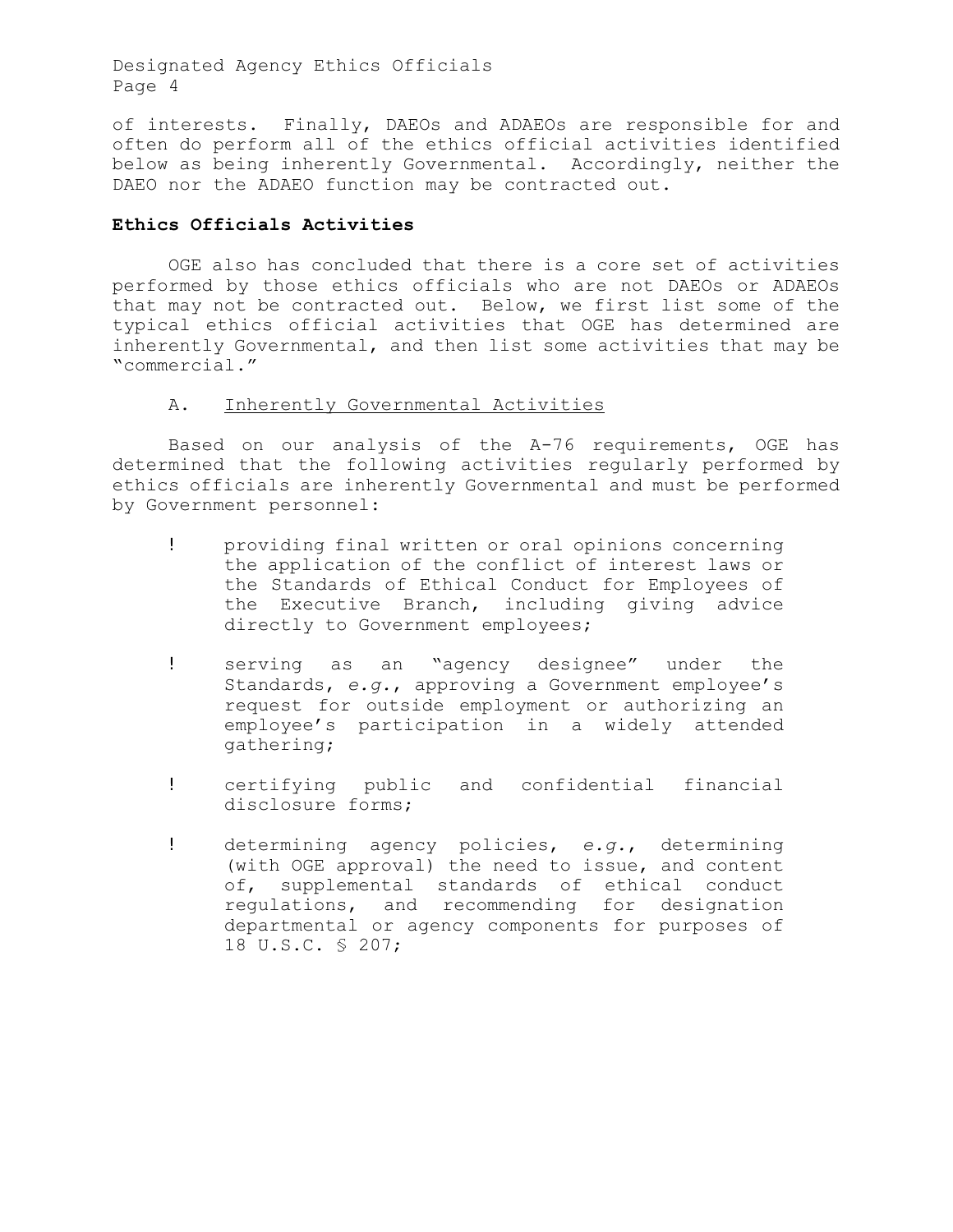- ! referring a criminal or regulatory matter to the appropriate Inspector General for investigation;
- ! referring a criminal matter to the Department of Justice (DOJ);
- ! ensuring that administrative action is taken after declination of prosecution by DOJ;
- ! ensuring that administrative action is taken regarding regulatory violations;
- ! exercising delegated authority to grant individual waivers under 18 U.S.C.  $\frac{6}{5}$  208(b)(1) and (b)(3); and
- ! selecting deputy ethics officials.

 effectively administer the ethics program on a day-to-day basis, Of course, this is not an exhaustive list of inherently Governmental ethics official activities. We recognize that agency missions, organizational structures and staff resources differ widely. To the extent that ethics officials (other than DAEOs and ADAEOs) are given substantial discretion, such that they many of their other activities presumably should be considered inherently Governmental as well.

B. Commercial Activities

On the other hand, the following duties or activities could be considered "commercial" and thus, depending on the circumstances, might be suitable for contracting out, given the structure and organization of the agency's ethics program:<sup>4</sup>

- ! developing and conducting training;
- ! maintaining, distributing, and collecting financial disclosure reports;

<sup>&</sup>lt;sup>4</sup>We note that the revised Circular provides six "reason codes" that may be used to explain why Government personnel are currently performing a commercial activity. For example, if an agency determines that an activity is eligible but not appropriate for private sector performance using "Reason Code A," it must prepare a written justification of such exemption. Given the variations in ethics programs, we encourage any agency that wishes to properly code the Government performance of a commercial activity to review Attachment A of Circular A-76, as well as any relevant OMB guidance.